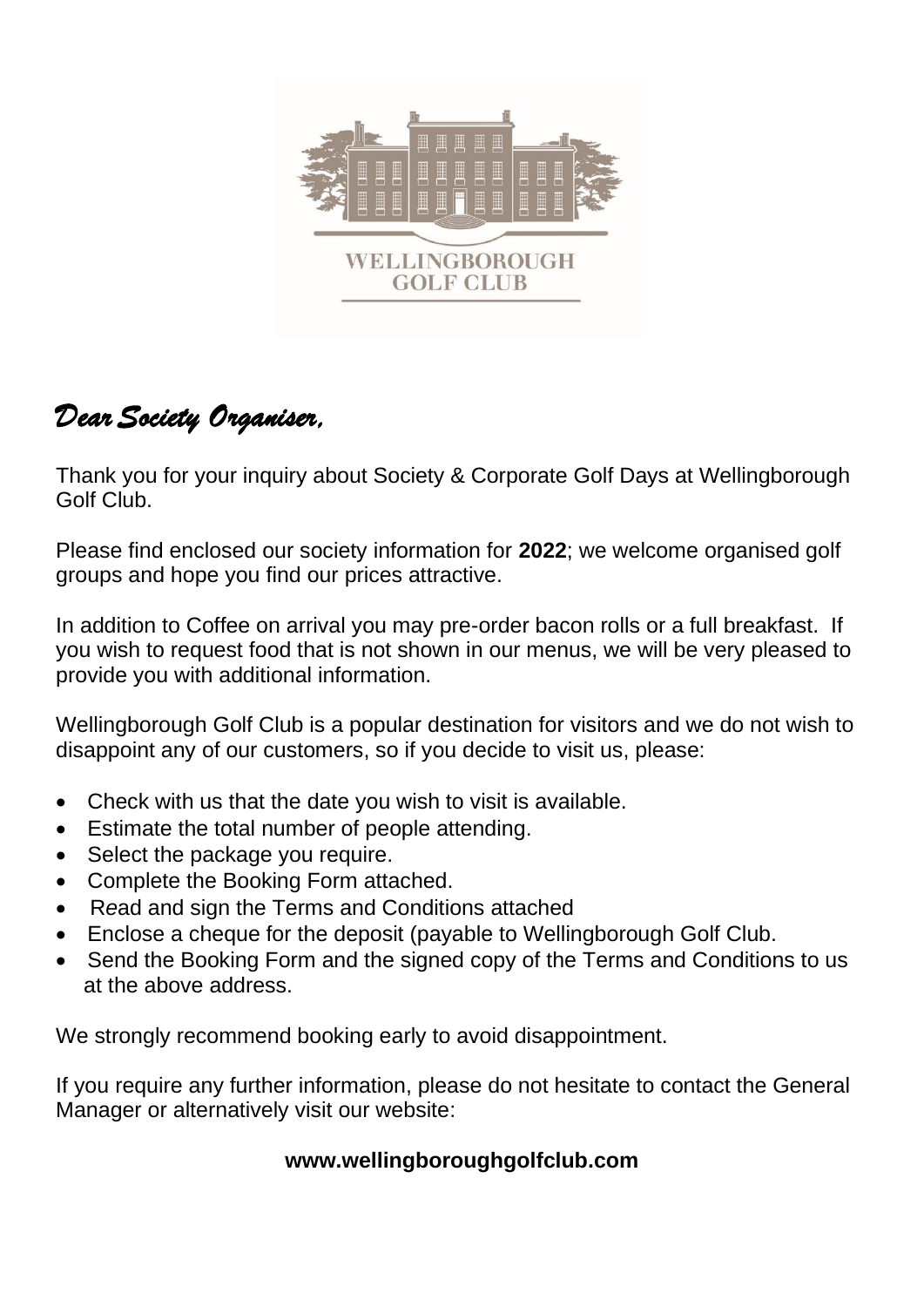## **2022 Golf Society Green fees**

Wellingborough Golf Club has a long-established history of welcoming visiting societies from around the country. We feel that the rolling parkland course set in over 160 acres of well-kept private grounds offers a real golfing challenge to golfers of all abilities.

Please find below our green fee rates for 18, 27 or 36 holes.

| <b>18 Holes</b>                     | <b>Apr-Oct</b> | Nov-Mar |
|-------------------------------------|----------------|---------|
| <b>Price per person</b>             | £50.00         | £30.00  |
| 27 Holes<br><b>Price per person</b> | £55.00         | £35.00  |
| 36 Holes<br><b>Price per person</b> | £60.00         | N/A     |

**Please note that a deposit will be required to secure a booking. For numbers exceeding 30, we offer a 10% discount on the green fee element of your final invoice.**

#### **Notes for organisers**

Minimum number of 10 players All Society Day rates are inclusive of VAT

#### **A deposit of £10 per person is required with the completed booking form**

Full payment must be made on the day of the event. Societies are welcome on weekdays **except Tuesdays**

#### *Additional services that can be provided:*

- Organising competitions
- Customised Prize and Gift service
- Buggy Hire
- Photography Service on the 1st Tee
- Hotel listings
- Putting competitions
- Four balls
- Texas scrambles
- Longest Drive
- Nearest the Pin
- Beat the Pro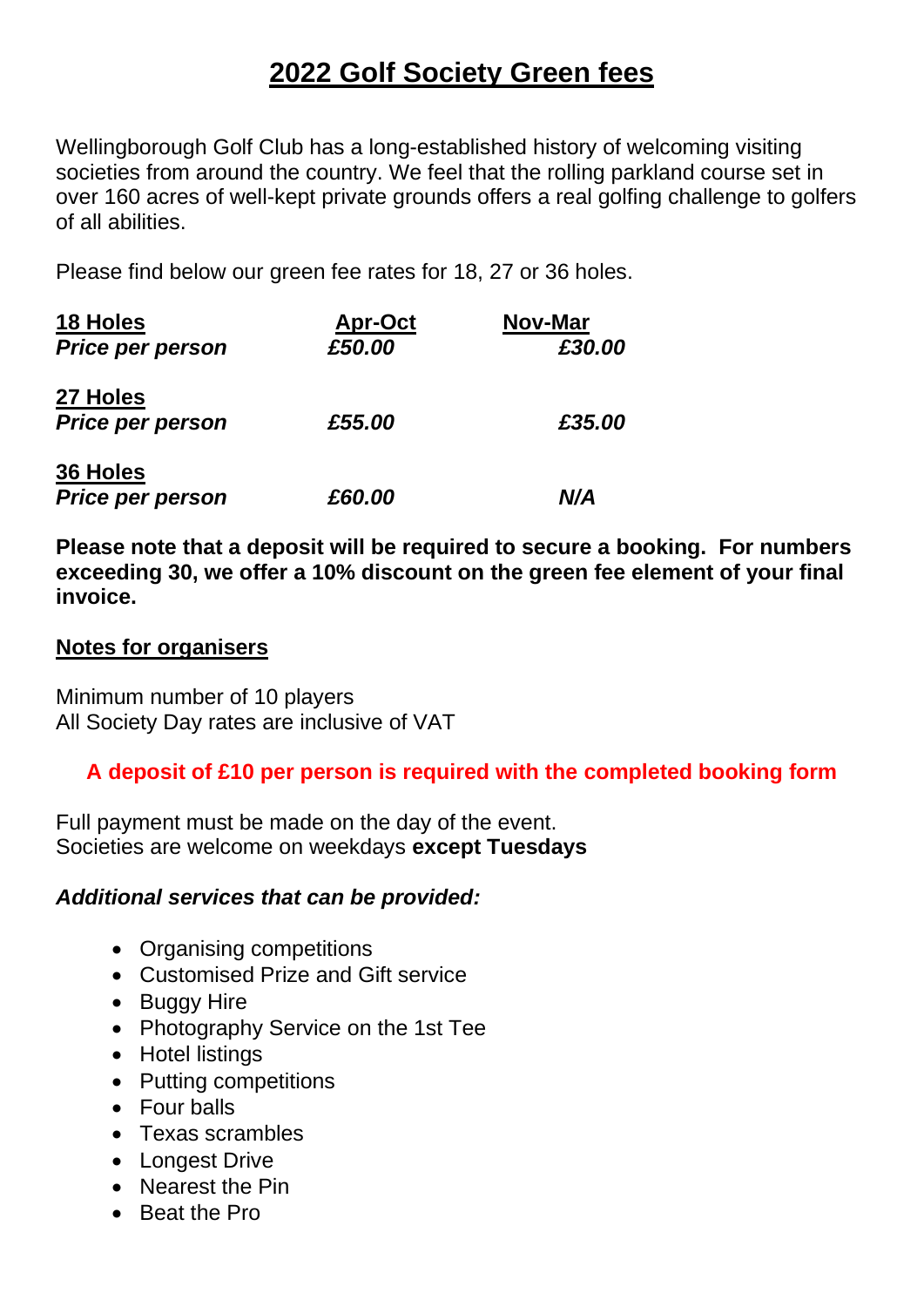

#### **Society Menu\***

Coffee and Biscuits on arrival ~ £2.90 **(M, G)**

#### **Breakfast**

| Coffee and bacon rolls $\sim$ £6.25  | (G, M) |
|--------------------------------------|--------|
| Full English Breakfast $\sim$ £11.00 | (G, M) |

#### **Lunch**

Homemade Soup (or chips) & sandwiches ~ £9.00 **(G,CEL,M,F,E, SULPH)** Jacket Potatoes with assorted Fillings and salad ~ £8.50 **(F,C,M,E,SULPH)** Hand Carved Wiltshire Ham, Egg and Chips ~ £9.50 **(E)**

#### **Finger Buffet**

Sandwich assortment and six savoury items ~ £10.25pp **(C,G,CEL,M,F,E, SULPH)**

### **Luxury Cold Buffet**

*Assorted cold meats, baked quiches hot chicken dish, vegetarian platter*

*Six seasonal salads and herbed hot new potatoes*,

*Freshly baked assorted rolls* 

*Cheese and fresh fruit platter ~* £18.00 pp

**(E,G,M, SULPH, CEL – DEPENDANT ON CHOICES)**

**\*Please inform our staff if members of your party have any food allergies**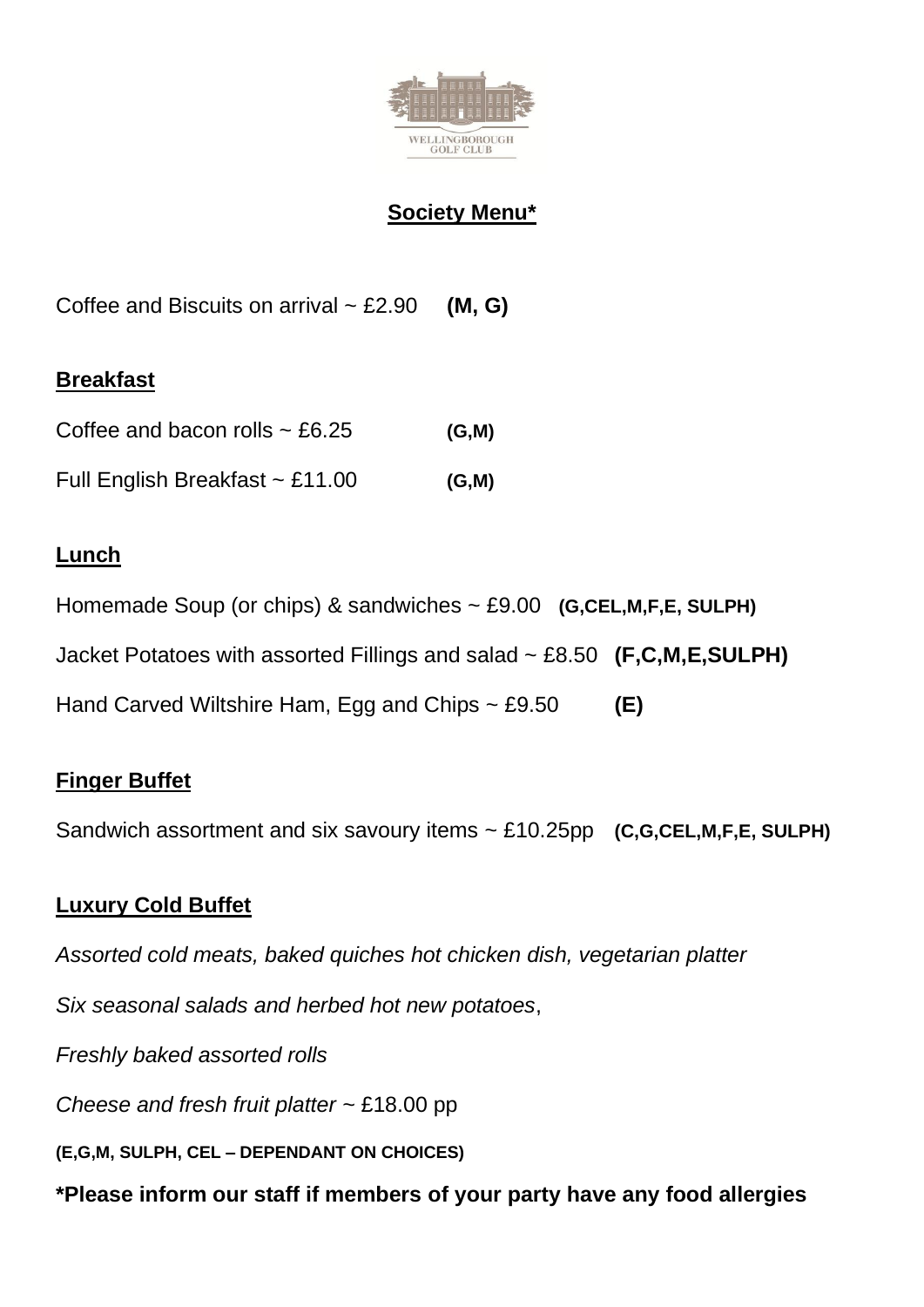# **Dinner**

## **To Start**

Homemade Vine Roast Tomato and Port Soup with Basil Croutons ~ £6.25 **(G, CEL)**

Homemade Cream of Potato and Watercress Soup ~ £6.25 **(M,G)**

Homemade Cream of Forest Mushroom and Lemon Thyme Soup ~ £6.25 **(M,G)**

Local Brixworth Pate with Toasted Brioche & Caramelised Red Onion Chutney ~ £7.00 **(G,E,MUS,SULPH)**

Hand carved Locally Smoked Salmon Plate ~ £8.00 **(F,E)**

Tower of Oriental Crispy Duck with Five Spice and Hoisin Dressing ~ £8.25 **(S)**

A Smoked Chicken, Roast Pear and Oak Smoked Cheddar Salad with an Aged Balsamic Dressing ~ £8.00 **(M,N,SULPH)**

### **To Follow**

Roast Loin of Pork with Apple Sauce and Crackling ~ £13.00 **(SULPH)**

Beef Steak, Red Wine and Shallot Pie with Tarragon Pastry ~ £12.50 **(G,SULPH,M,E)**

Chicken, Wiltshire Ham & Leek Pie ~ £12.50 **(G,M)**

Classic Breast of Free-Range Chicken with Diane Sauce ~ £13.00 **(M, SULPH)**

Pan Roasted Breast of Free Range Chicken with Hungarian Sauce ~ £13.00 **(M,SULPH)**

Roast Sirloin of Beef with Yorkshire Pudding ~ £13.50 **(G,E,M)**

Slow Cooked Pork with Calvados & Five Spice Sauce ~ £14.50 **(S,SULPH)**

Grilled Fillet of Sea Bass with Roast Vegetable Caviar ~ £15.25 **(F)**

# *All Served with Chef's Selection of Fresh Potato and Seasonal Vegetables*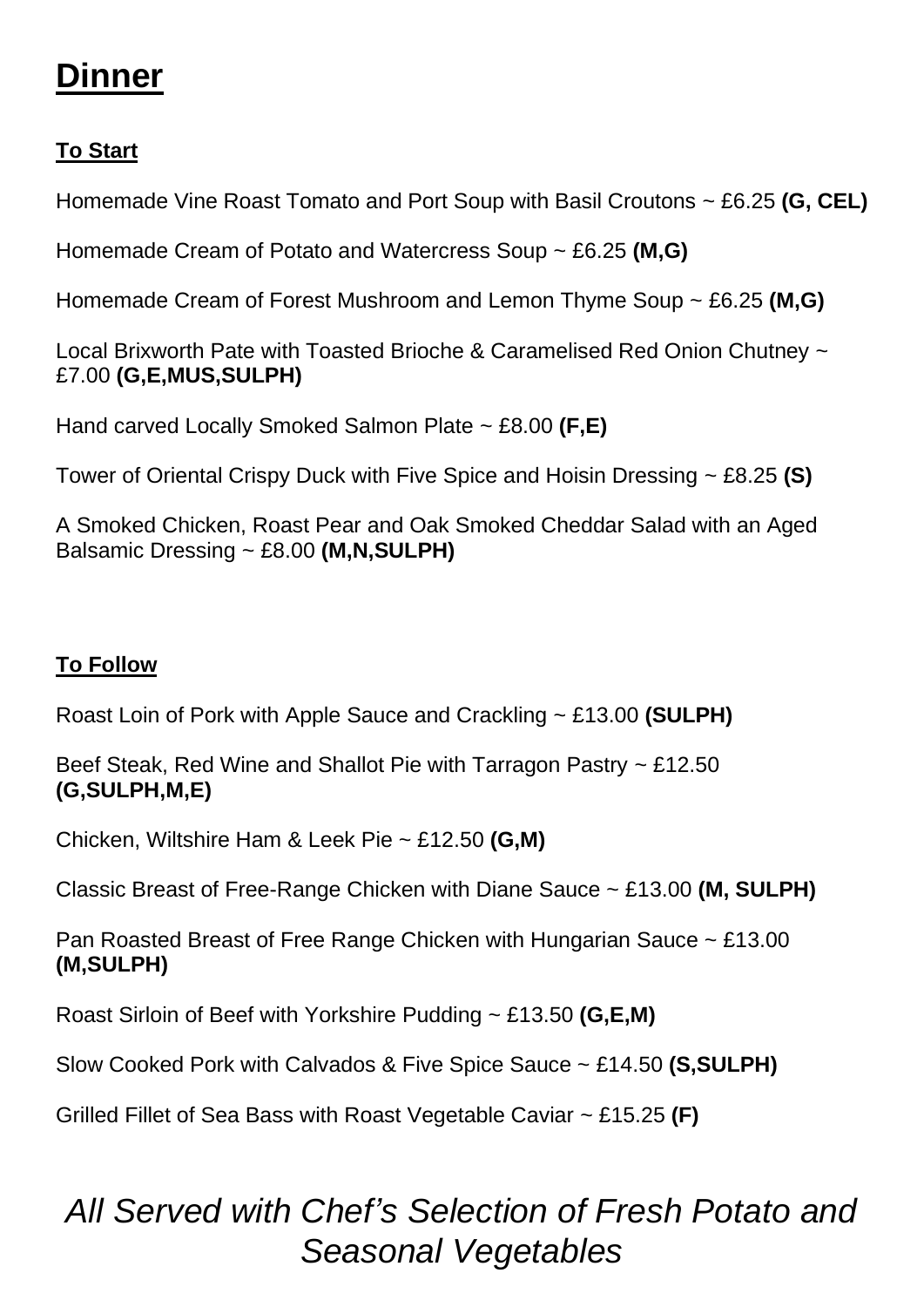#### **To Finish**

Warm Individual Treacle Tart with Sauce Anglaise ~ £7.00 **(G,M,E)**

Baked Apple Tart Tatin & Clotted Cream Ice Cream ~ £7.00 **(G,M,E7)**

Traditional Apple & Blackberry Crumble Tart with Sauce Anglaise ~ £7.00 **(G,M)**

Classic Lemon Tart with Lime Mascarpone Cream & Blackcurrant Sorbet ~ £7.00 **G,M,E)**

Melting Chocolate Fondant with Very Vanilla Ice Cream & Passion Fruit Coulis ~ £7.25 **(G,M,E)**

Red Berry Eton Mess Martini with Raspberry Sorbet ~ £7.25 **(M,E)**

Baked New York Vanilla Cheese Cake with Blood Orange Sorbet ~ £7.00 **(G,M,E)**

Raspberry Crème Brule with Little Biscuits ~ £7.00 **(G,M,E)**

Duo of Chocolate Cheese cake with Clotted Cream Ice-cream ~ £7.25 **(G,M,E)**

Individual Plate of Fine Cheeses ~ £8.00 **(G,M,SULPH,CEL)**

Fair Trade Coffee & Mints ~ £2.50 **(M)**

*Wine Menu available upon request*

Allergens code (shown with dishes that contain them)

G – cereals containing gluten, spelt , Rye and Khorasan wheat, C – crustaceans, crab, prawns etc, E – Eggs, F – Fish, P – Peanuts, S- Soy beans and soy, M- Milk Inc. lactose, N – All Nuts, almonds, hazelnuts, walnuts, pecan, cashew, brazil, pistachio, macadamia, CEL – Celery Inc. celeriac, MUS – Mustard, SES – Sesame, SULPH – Sulphur Dioxides if added and above 10mg/kg or 10mg/litre used in dried fruits, MOL – Molluscs , mussels, oysters, whelks, oyster, snail and squid, LUP - Lupin Inc. lupin seeds and flour, found in bread, pastries and pasta

**\*Please inform our staff if members of your party have food allergies**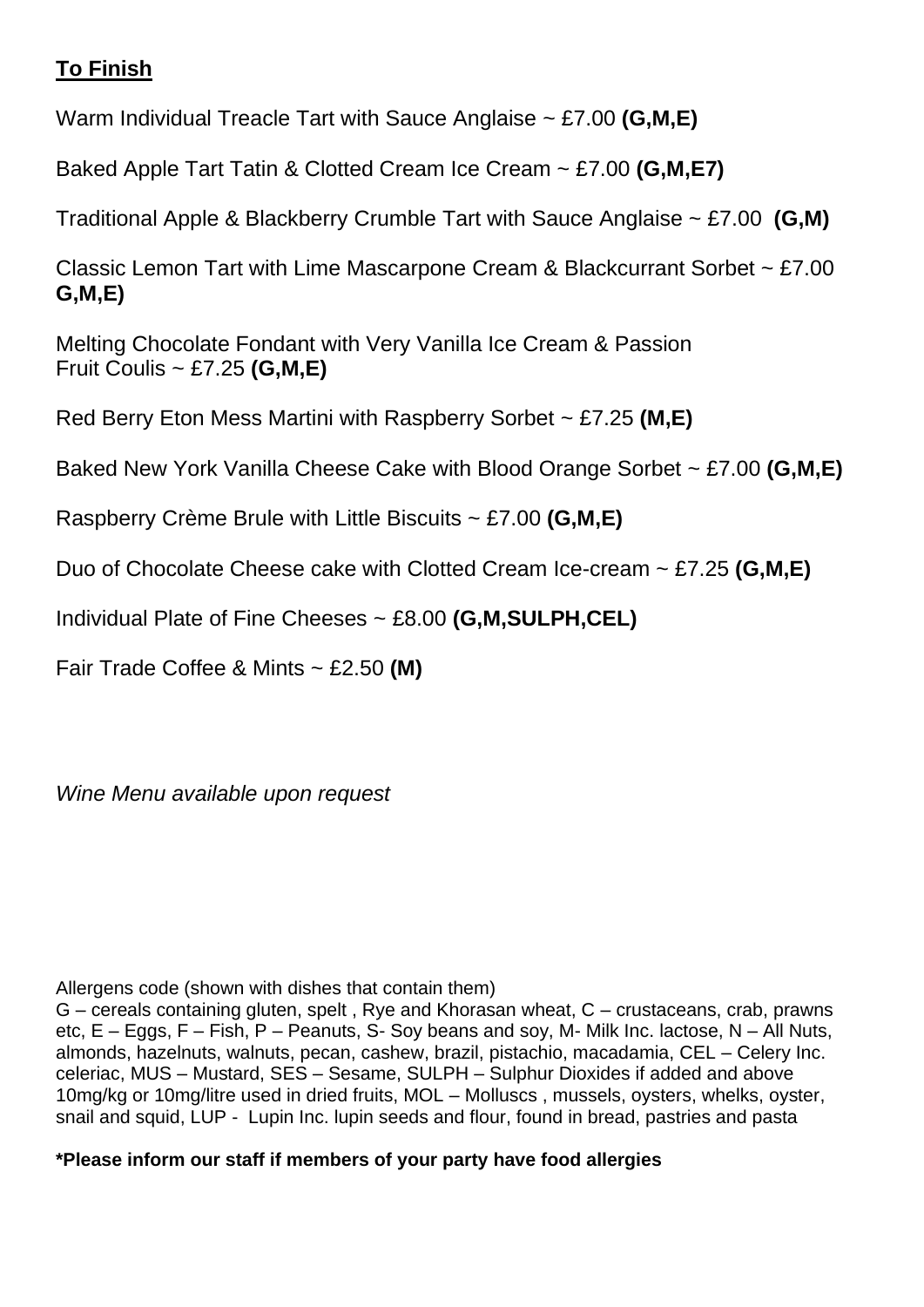# **GOLFING ETIQUETTE**

- 1. Safety must be your number one priority; not only your own but that of other people.
- 2. Do not play until the players in front are out of range.
- 3. Please repair pitch-marks.
- 4. From the 1<sup>st</sup> May to the 1<sup>st</sup> November metal spikes will not be permitted.
- 5. Please replace divots and rake bunkers.
- 6. If a ball is lost invite the following players to play through immediately. Please **DO NOT**  *WAIT* **FOR FIVE MINUTES**.
- 7. Keep up with the game in front. If you lose a complete hole invite those following to play through.
- 8. Keep buggies and trolleys well away from greens and teeing areas as indicated by the white lines in front of most greens.
- 9. Only 2 people are allowed on a buggy at any one time
- 10. Mobile telephones are NOT permitted on the course at any time.

## **DRESS CODE**

- 1. On the course, jeans of any colour or description, trainers, collar-less shirts are not allowed under any circumstances.
- 2. Tailored shorts are permitted with short socks.
- 3. In the clubhouse, jeans of any colour or description, trainers, all golf shoes, stockinged feet, hats and collarless shirts are not permitted. Members and visitors wearing any of the above will be requested to leave the Clubhouse.

### **Please note that Staff have been instructed to ask any person not respecting these requirements to leave the premises (Course or Clubhouse) immediately.**

Although the above rules and regulations impose some restrictions, we hope that organisers and their members will appreciate the efforts made at Wellingborough to maintain the standards and traditions of the Club.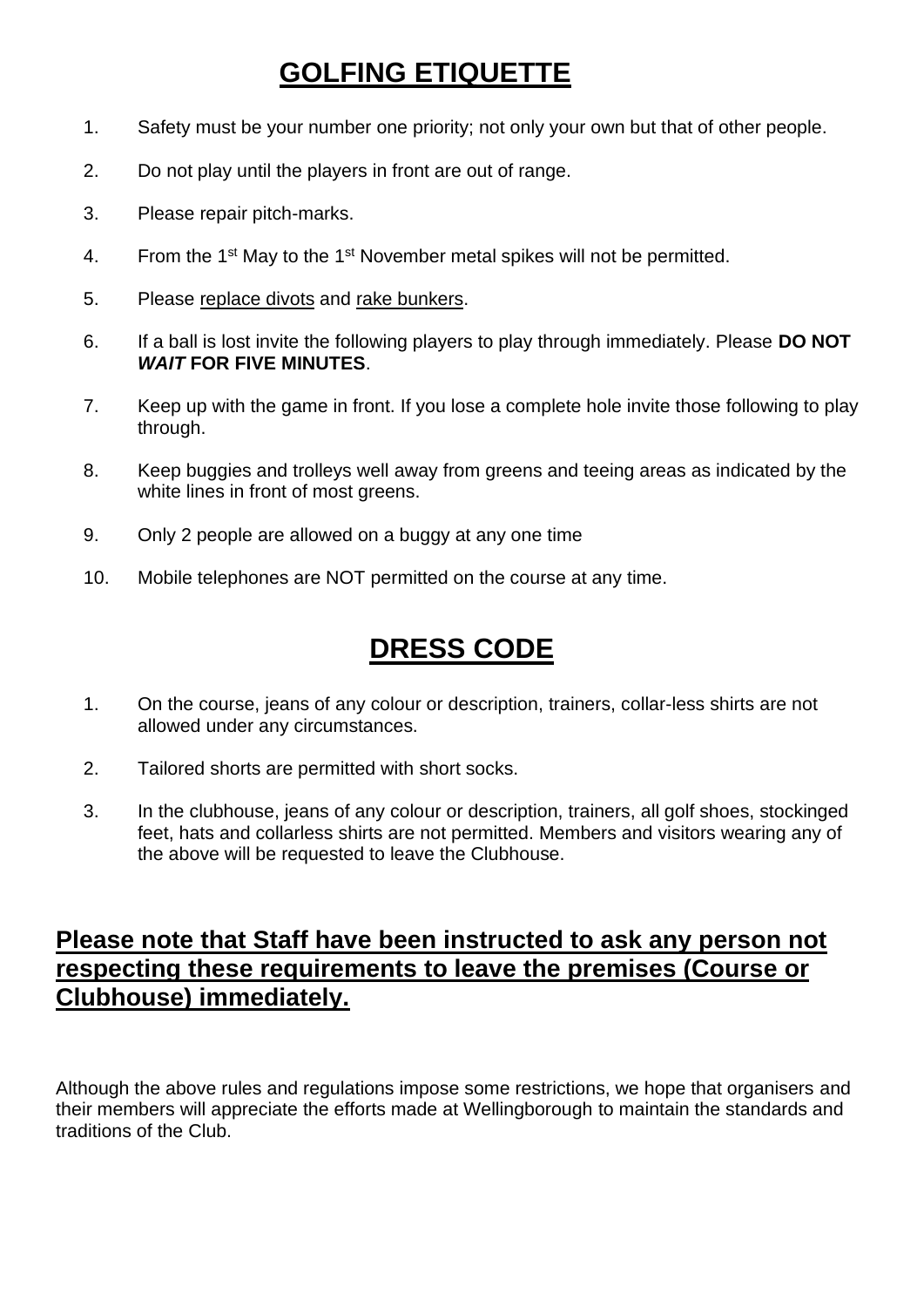#### **Booking Form**

|                           | Society Name <b>contract the contract of the contract of the contract of the second contract of the Society Name</b> |    |    |           |  |
|---------------------------|----------------------------------------------------------------------------------------------------------------------|----|----|-----------|--|
| <b>Date Required</b>      |                                                                                                                      |    |    |           |  |
|                           | Contact Name manufactured control of the control of the control of the control of the control of the control o       |    |    |           |  |
| <b>Email</b>              |                                                                                                                      |    |    |           |  |
|                           |                                                                                                                      |    |    |           |  |
|                           |                                                                                                                      |    |    |           |  |
| <b>Postcode</b>           |                                                                                                                      |    |    |           |  |
|                           |                                                                                                                      |    |    |           |  |
|                           | Please indicate total number of golfers and your dining requirements below: ~                                        |    |    |           |  |
|                           | Holes required (please circle):                                                                                      | 18 | 27 | <u>36</u> |  |
| <b>Number of golfers:</b> |                                                                                                                      |    |    |           |  |
|                           |                                                                                                                      |    |    |           |  |

**Food selection:**

**\*Please inform our staff if members of your party have food allergies** 

| On Arrival | Lunch | <b>Dinner</b>  |
|------------|-------|----------------|
|            |       | Starter        |
|            |       |                |
|            |       |                |
|            |       | Main Course    |
|            |       |                |
|            |       |                |
|            |       |                |
|            |       | <b>Dessert</b> |
|            |       |                |
|            |       |                |

**A cheque / bank transfer for the deposit of £10 per player is required and should be made payable to Wellingborough Golf Club Co Ltd.** 

**Final payment MUST be made on the day of the event please**

*I have read the Terms and Conditions and, by signing this document, confirm both the reservation and my acceptance of the Terms and Conditions.* 

*Value of deposit £\_\_\_\_\_\_\_*

**Signed**………………………….………

**Print**…………………………………………… **Date**……………………………………………